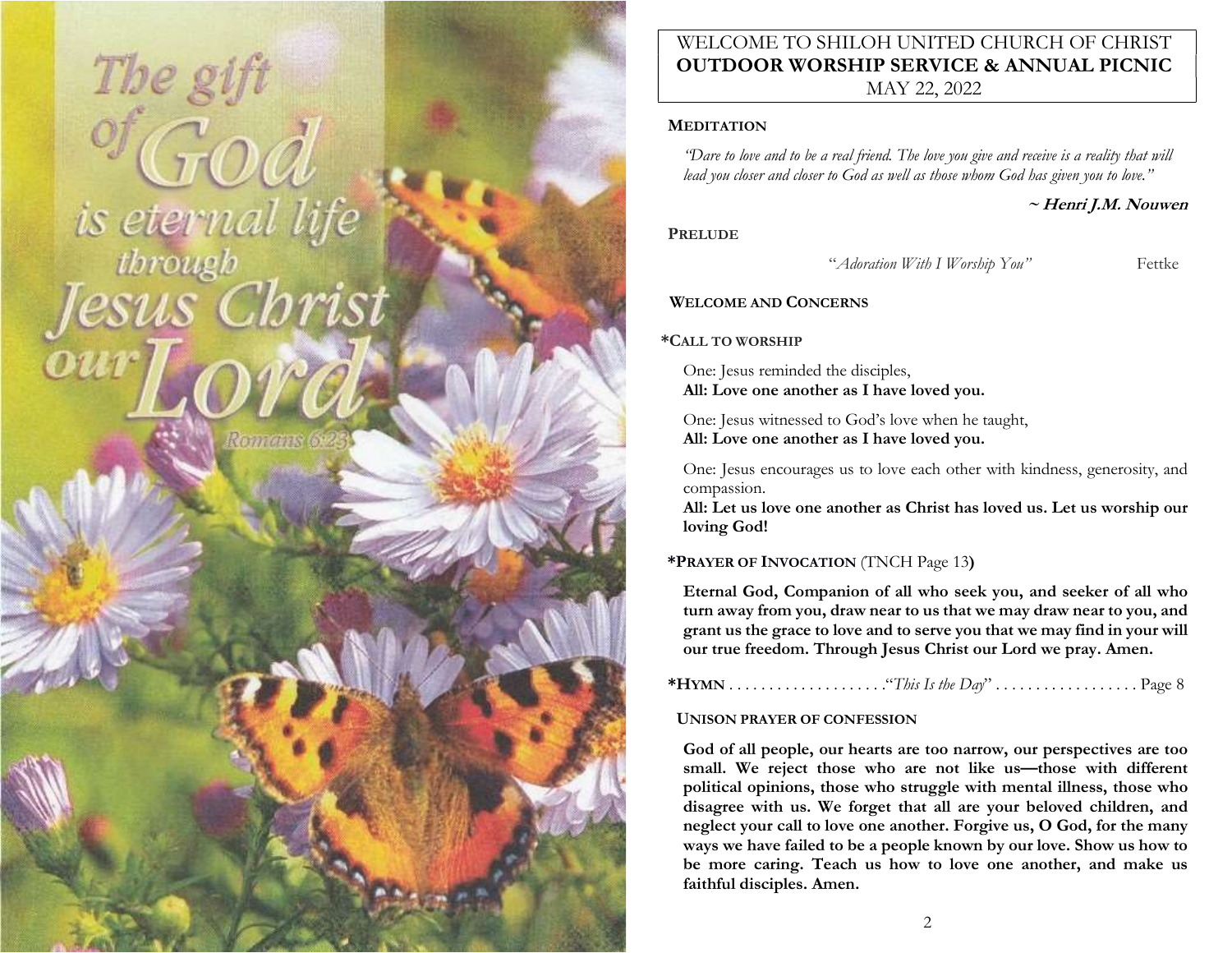### WORDS OF ASSURANCE

God dwells among us, giving to all who believe the repentance that leads to life. Rejoice in the Lord! In Jesus Christ we are forgiven! Amen.

# EXCHANGING THE PEACE OF CHRIST (Please wave to one another)

All are included in God's welcome. Share this welcome with those around you this morning.

The peace of God be with you. And also with you.

# CHILDREN'S SERMON

All children (including infants) and youth who desire to come forward for the Children's Sermon are welcomed and encouraged to do so. Parent's/caregivers are welcome to accompany their child during the children's message.

\*HYMN. . . . . . . . . . . . . . . . . . . . . ."Alleluia" . . . . . . . . . . . . . . . . . . . . . . .Page 9

# WITNESS TO OUR SACRED STORY

First Reading: Psalm 148 Second Reading: Revelation 21:1-6

### CHANCEL & CHAMBER CHOIR

"Turn Your Eyes Upon Jesus" Lemmel

Gospel Reading: John 13:31-35

SERMON "Love One Another"

\*HYMN . . . . . . . . . . . . . . . . . . . . . . "The Gift of Love" . . . . . . . . . . . . . . . . . .Page 10

PASTORAL PRAYER

# SILENT PRAYER

# THE LORD'S PRAYER

Our Father, who art in heaven, hallowed be thy name. Thy kingdom come. Thy will be done, on earth as it is in heaven. Give us this day our daily bread. And forgive us our sins, as we forgive those who sin against us. And lead us not into temptation, but deliver us from evil. For thine is the kingdom, and the power, and the glory forever. Amen.

# INVITATION TO THE OFFERING

It has been said that gratitude follows grace, like thunder follows lightening. In response to God's gifts of unconditional love and on-going creation, we offer now our hearts, minds, souls, and strength to the One from whom all blessings flow.

\*OFFERTORY RESPONSE "Doxology" . . . . . . . . . . . . . . . . . . . . . . . . . . . .# 778

Praise God from whom all blessings flow; Praise God, all creatures here below; Praise God for all that love has done; Creator, Christ, and Spirit, One. Amen.

### \*PRAYER OF DEDICATION

Loving God, you have given us the task to love one another. May the gifts we offer bring love and life to others. May the love we share bring hope to a world that has forgotten how to love. In Jesus' name we pray. Amen.

\*CLOSING HYMN. . . . . . . "Amazing Grace, How Sweet the Sound." . . . . . . . Page 11

### **BENEDICTION**

Jesus gave a new commandment: to love one another. Because Jesus loves us, we should love one another. Go forth to serve. Go forth to love. We go with God's love and blessing. Amen.

### **POSTLUDE**

"Hymn of Adoration"....... Schubert

### WE ARE DELIGHTED THAT YOU JOINED US FOR WORSHIP TODAY!

> LITURGIST: Reen Bentzel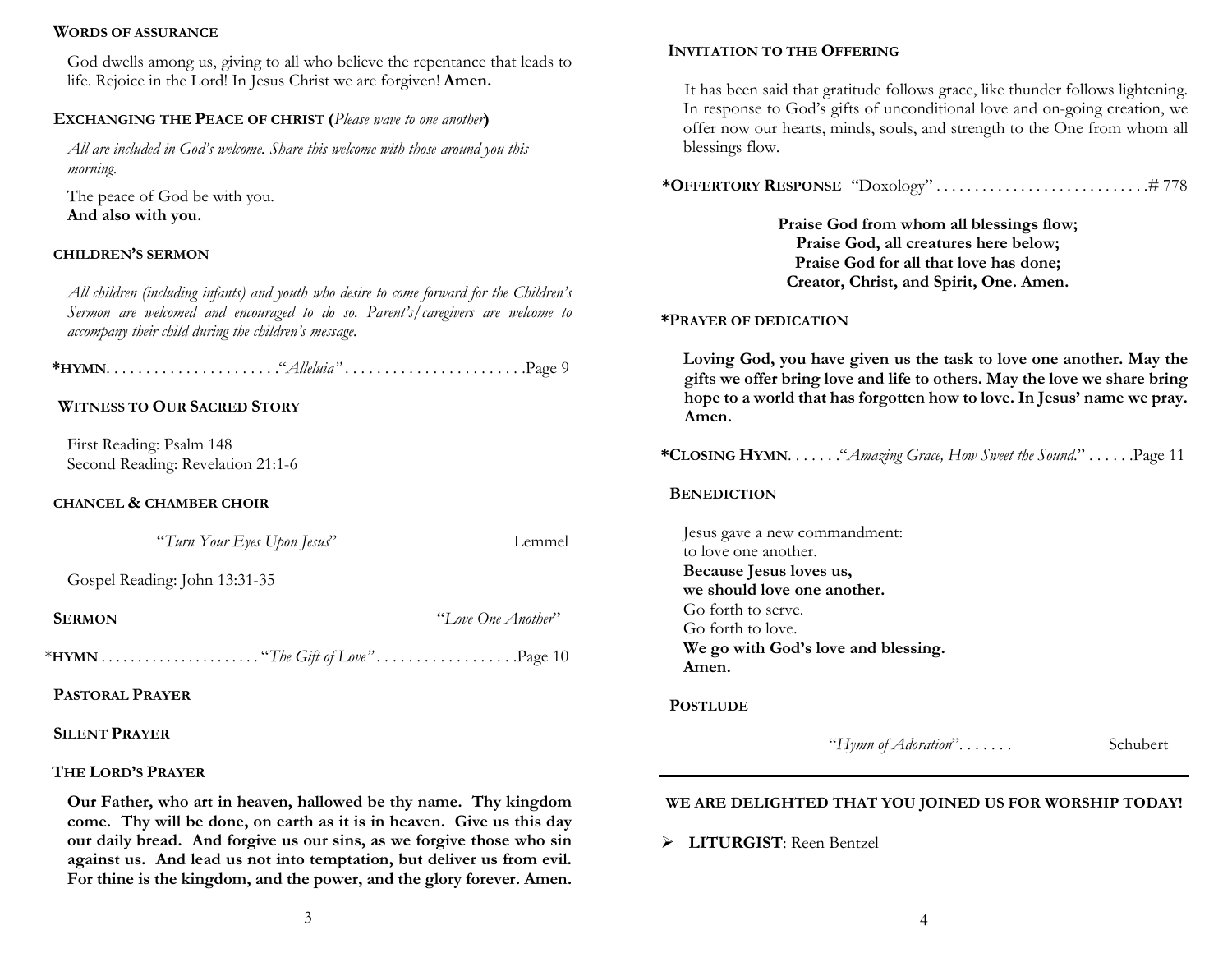# PRAYERS FOR THE WEEK:

Morning Prayer (Martin Luther's Short Morning Prayer; http://liturgyletter.com)

I thank You, my heavenly Father, through Jesus Christ, Your dear Son, that You have kept me this night from all harm and danger; and I pray that You would keep me this day also from sin and every evil, that all my doings and life may please You. For into Your hands I commend myself, my body and soul, and all things. Let your holy angel be with me, that the evil foe may have no power over me. Amen.



Evening Prayer (Martin Luther's Short Evening Prayer; http://liturgyletter.com)

I thank You, my heavenly Father, through Jesus Christ, Your dear Son, that You have graciously kept me this day; and I pray that You would forgive me all my sins where I have done wrong, and graciously keep me this night. For into Your hands I commend myself, my body and soul, and all things. Let your holy angel be with me, that the evil foe may have no power over me. Amen.

# PRAYERS FOR OUR COMMUNITY OF FAITH

Bev Arnold, Chuck and Sandy Baboian, Julene Bechtel, Jim Sr. and Rosemary Bentzel, Rosabel Bentzel, Uble & Nan Frost, Mark Garber, Linda Glass, Beverly Hoak, Bev Kirk, Donna Krone, Dottie Limbert, Catherine Lochman, Marguerite Lochman, Arlene Myers, Joanne Overmiller, Randy Reisinger, Cindy Repman, Charlotte Rohrbaugh, Cedric Simpson, Sue Trimble, Stewart Wagner, Elva Winter

# THOSE WHO GRIEVE FOR THEIR LOVED ONES

The Myers Family, The Keith Family, The Anstein Family, The Wagner Family, The Heath Family, The Hoak/McGinnis Family, The Reiber Family, The Goodling Family, The Bupp Family, The Landis/Burns Family



The timeline that many of you worked on has been reduced in size and is on the bulletin board at the back of the church. We hope that this format will be easy to understand and will give you an overview of the history of our church. All of the items on the timeline have been added by our congregation -

if something is missing, or is in error, please let us know. Just write down the event, the event's date, and your name and contact information (phone number or email in case we have any questions.) Give the information to the church office or place it in the offering plate. We would like to make this timeline as complete as possible.

Vacation Bible School is BACK! We will have VBS from Sunday July 17th through Wednesday July 20th, from 6PM to 8PM. This year we can only have 30 participants since that is the number of supplies we bought 2 years ago for this 2020 VBS. The theme is "Rocky Railway, Jesus' Power Pulls Us Through". Registration forms will be in the church



office, so sign up early to reserve your child or grandchild's spot!

### LOVE Offering dedicated to the Scholarship Fund for ELC Students



Our Shiloh UCC Early Learning Center Preschool is in the fundraising process to raise money for their scholarships for the 2022-2023 school year. Instead of selling items, this year they have decided to simply accept any donations for this cause. Each year Allison Hartnett

finds that there are families that become financially distressed, for a variety of reasons, and it becomes difficult, if not impossible, to afford to send their child to this wonderful preschool. Scholarship money, which helps to pay the tuition to attend, is then awarded to such families on a case by case basis. Almost \$4,000 in scholarship monies was awarded to students during this 2021-2022 school year.

Any church member who would like to donate to this worthy scholarship fundraiser cause can either use the LOVE Offering Envelopes that are found in the pews or members can use the "Other" line on their weekly giving envelopes, simply writing in the word " ELC Scholarship". This fundraiser will run through the months of May through August.

Thank you for considering this and for helping the children who need to be at preschool the most. Their learning foundations that the ELC can provide are stepping stones to our own future!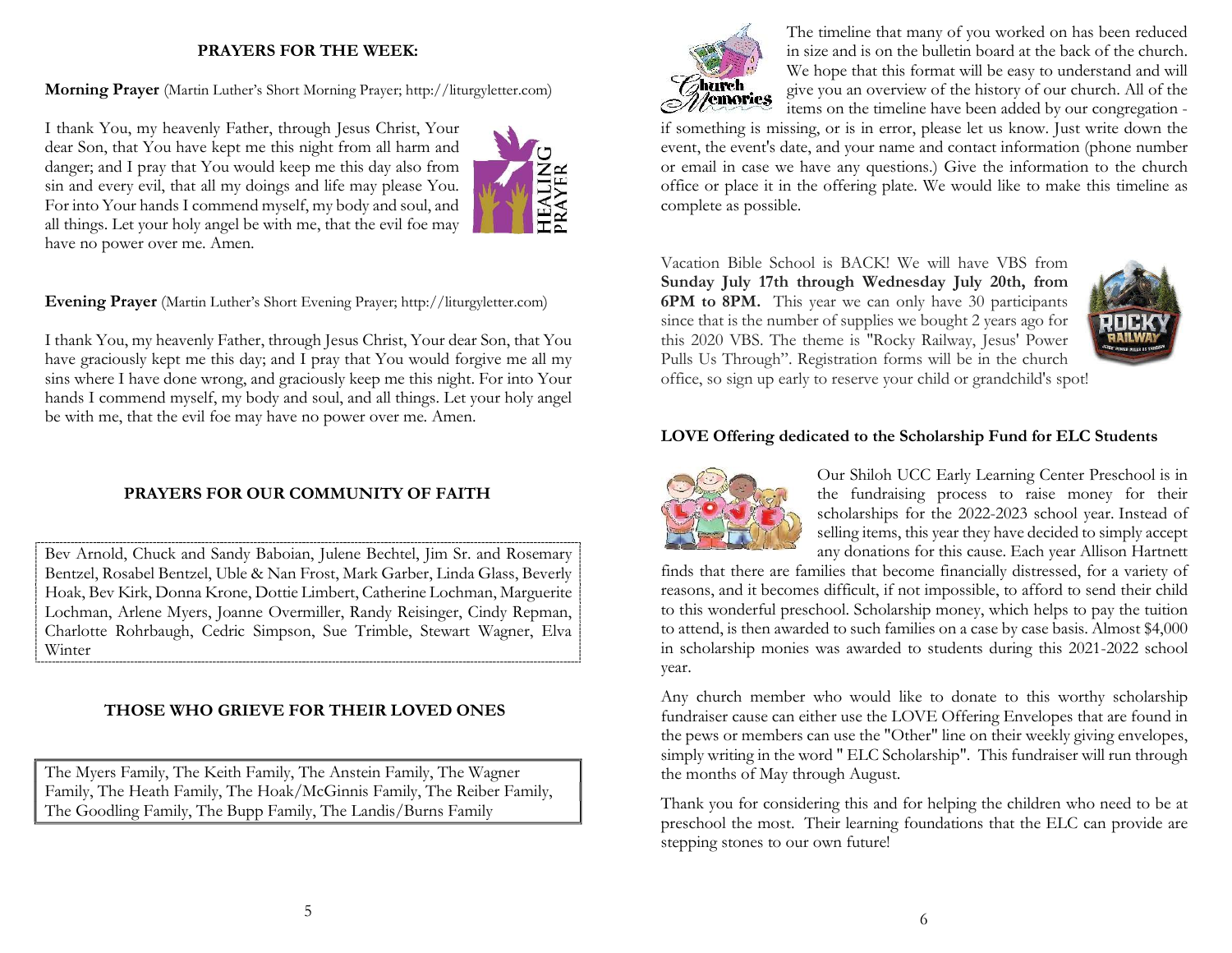Hymn-This Is the Day

The ELC is raising additional funds for the completion of the renovation project that Eagle Scout, Jackson Reiber began in April. He built and installed wooden shelves for the storage/supply room, which he also painted! This project has provided a great way to organize all of the preschool's materials, as well as opened up the room to make it easier for the teachers to go in & find materials. His hard work & talents has definitely been appreciated! If you are interested in supporting this cause, please use the "other" line on your offering envelope and write Eagle Scout Project.





We are in the process of organizing a Safety & Security Committee to assess any safety risks or security threats that could affect our church, staff, and members. The Committee will also be responsible for safety and security planning, and disaster preparedness and response. The Pennsylvania State Police is offering a free risk and vulnerability assessment that we have

signed up for. They will provide us with a detailed report that will identify any vulnerabilities and will offer recommendations to improve security. Our goal will then be to strategize and implement procedures in the event of an emergency or safety issue. The Pennsylvania State Police will conduct a follow-up interview via telephone within one year following the assessment to ascertain if any of the suggested recommendations were acted upon. If you are interested in joining this Committee, please contact Marsha Reiber or Jeff Hershey.

Please contact the office if you're interested in sponsoring bulletins. The cost is \$20 and may be placed in your regular offering envelope. Please call the church office 2 weeks prior your desired date to have your "Special" wording placed in the bulletin.





OFFERING is continually being collected for our missionaries, Sally Jane and Crosby Johnson.

GROCERY GIFT CARDS = CONTRIBUTION TO CHURCH. Weis and Giant grocery gift cards are available for purchase in the gallery. For every dollar of gift cards purchased, \$.05 is donated to the church by the grocery store.



This contribution is used to support our Missionaries, Sally Jane and Crosby Johnson in Costa Rica.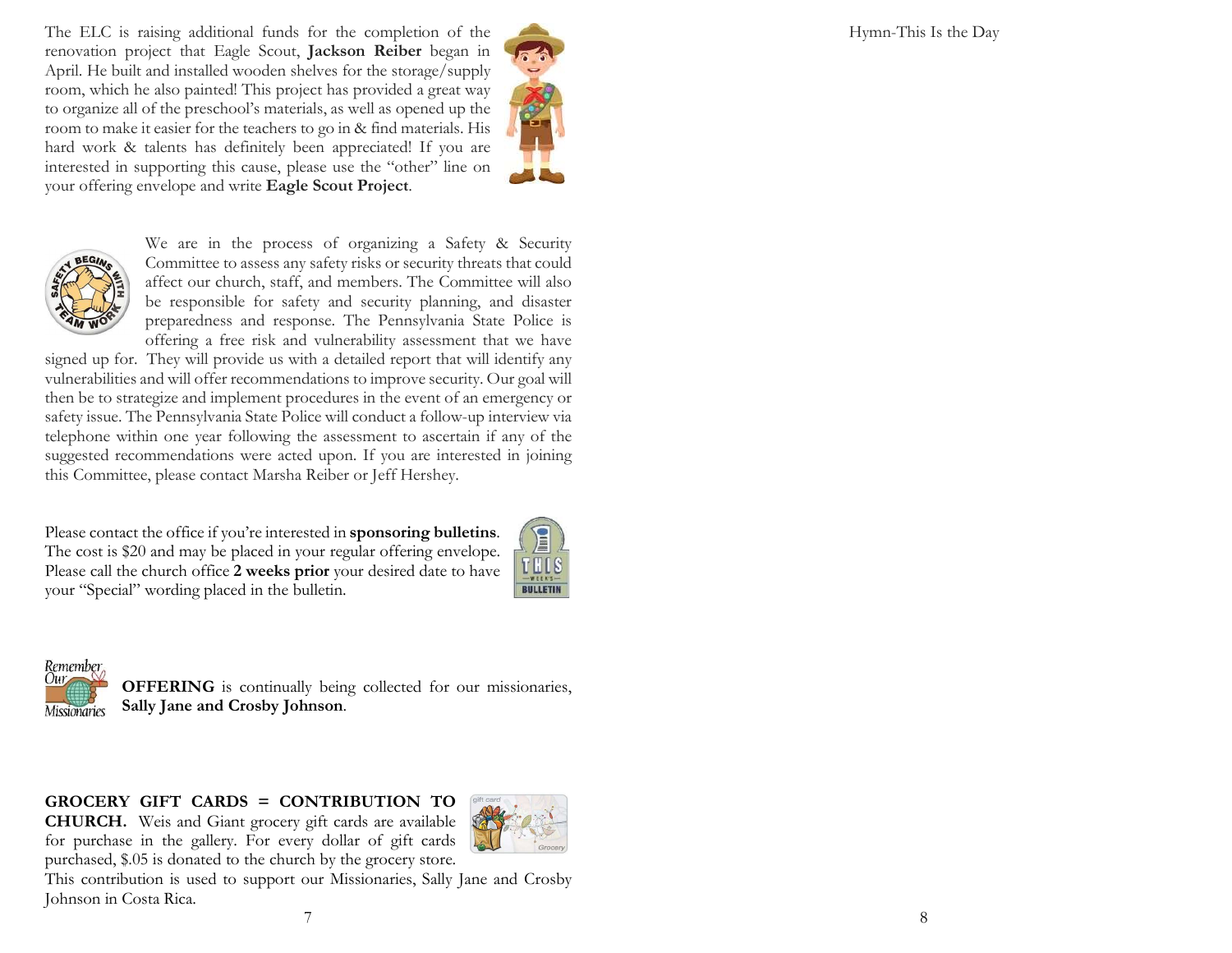Hymn-Alleluia

Hymn-The Gift of Love